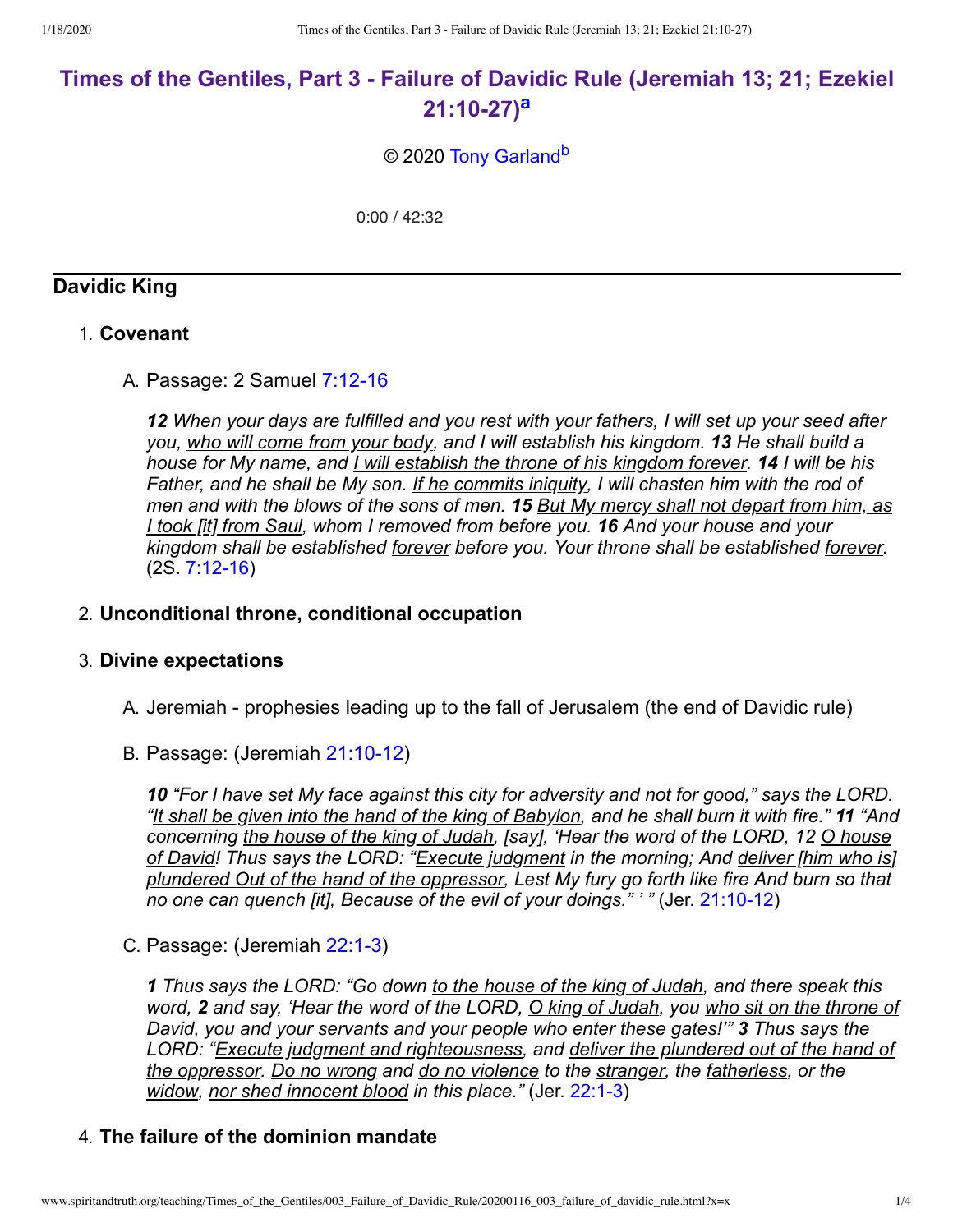## 5. **A mediator running the mediatorial kingdom who grossly misrepresents God's intent**

## **Impending judgment, not just of Israel, but of the occupants on the Davidic throne**

## 1. **Passage: Jeremiah [13:13-18](http://www.spiritandtruth.org/bibles/nasb/b24c013.htm#Jer._C13V13) (a contemporary of Daniel)**

*Then you shall say to them, 'Thus says the LORD: "Behold, I will fill all the inhabitants of this land-even the kings who sit on David's throne, the priests, the prophets, and all the inhabitants of Jerusalem-with drunkenness! . . . Say to the king and to the queen mother, Humble yourselves; Sit down, For your rule shall collapse, the crown of your glory."'* (Jer. [13:13-18](http://www.spiritandtruth.org/bibles/nasb/b24c013.htm#Jer._C13V13))

## 2. **Passage: Ezekiel [21:10-27](http://www.spiritandtruth.org/bibles/nasb/b26c021.htm#Eze._C21V10) (a contemporary of Jeremiah and Daniel - the Babylonian connection)**

*9 Son of man, prophesy and say, "Thus says the LORD!" Say: "A sword, a sword is sharpened And also polished! 10 Sharpened to make a dreadful slaughter, Polished to flash like lightning! Should we then make mirth? It despises the scepter of My Son, [As it does] all wood. . . . 12 Cry and wail, son of man; For it will be against My people, Against all the princes of Israel. Terrors including the sword will be against My people; Therefore strike [your] thigh. 13 Because [it is] a testing, And what if [the sword] despises even the scepter? [The scepter] shall be no [more]," says the Lord GOD. . . . 25 Now to you, O profane, wicked prince of Israel [Zedekiah], whose day has come, whose iniquity [shall] end, 26 thus says the Lord GOD: "Remove the turban, and take off the crown; Nothing [shall remain] the same. Exalt the humble, and humble the exalted. 27 Overthrown, overthrown, I will make it overthrown! It shall be no [longer], Until He comes whose right it is, And I will give it [to Him]."'* (Eze. [21:10-27](http://www.spiritandtruth.org/bibles/nasb/b26c021.htm#Eze._C21V10))

שְׁר־לוֹ הַמָּשְׁפָּת וּנְתַחִיו [ˈad–-bō ʾăšer–lô hammišpāṯ wûn<sup>e</sup>ṯattîw] (BHS, Eze. [21:32](http://www.spiritandtruth.org/bibles/nasb/b26c021.htm#Eze._C21V32))

[Until He arrives who—to Him the judgment (legal right, claim) and I will give it to Him.]

## 3. **Psalm [89](http://www.spiritandtruth.org/bibles/nasb/b19c089.htm#Ps._C89V1)**

Judgment of the Davidic throne is also the subject in Psalm [89](http://www.spiritandtruth.org/bibles/nasb/b19c089.htm#Ps._C89V1) where very strong promises to uphold the throne are followed by a passage speaking of the throne being cast to the ground (Ps. [89:44ff\)](http://www.spiritandtruth.org/bibles/nasb/b19c089.htm#Ps._C89V44).

## 4. **Shiloh**

## A. Genesis [49:10](http://www.spiritandtruth.org/bibles/nasb/b01c049.htm#Gen._C49V10)

The [ruling] scepter shall not depart from Judah, Nor a lawgiver from between his feet [descendants], Until Shiloh comes; And to Him shall be the obedience of the people. (Genesis [49:10\)](http://www.spiritandtruth.org/bibles/nasb/b01c049.htm#Gen._C49V10)

B. Peters - "until" **JU** ['ad] can be translated as "forever"

Our version, together with many others, is *not* in agreement with fact, for *the sceptre had departed* from Judah *long before* Jesus came, and His First Advent occurred when the Jews were under the Roman dominion. Hence one of the following renderings, admissible according to the original must be adopted. The most preferable is given first as follows: "*The sceptre shall not be removed from*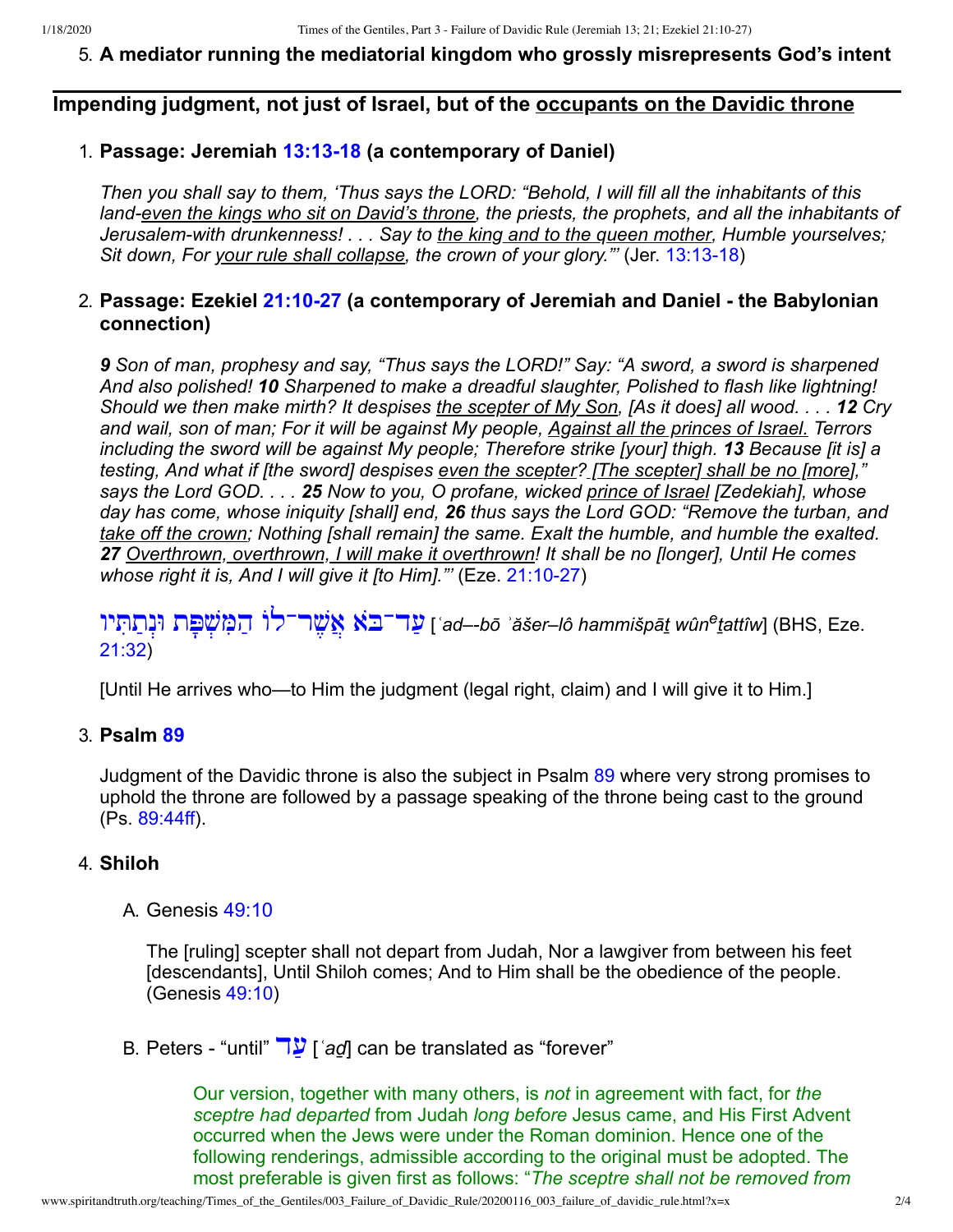1/18/2020 Times of the Gentiles, Part 3 - Failure of Davidic Rule (Jeremiah 13; 21; Ezekiel 21:10-27)

<span id="page-2-0"></span>*Judah nor the lawgiver from between his feet [his descendants] forever; for Shiloh will come, and to Him shall the gathering of the nations be*" (so e.g. Lederer, Editor of the *Israelite Indeed*, Jan. No., 1863, p. 157, Rev. Wilson, Editor of *Proph. Times*, new series, June, 1875, p. 139). This translation is also that of the modern Jews who instead of following the masoretic notes give the signification "*forever*" (and which also belongs to it,) to the word usually translated "*until*"—the latter word being a favorite as it was supposed to point out the first Advent, etc.<sup>[1](#page-3-2)</sup>

## 5. **Curse on royal line**

## A. Passage: Jeremiah [22:24-30](http://www.spiritandtruth.org/bibles/nasb/b24c022.htm#Jer._C22V24)

*24 "[As] I live," says the LORD, "though Coniah [Jehoiachin, Jeconiah] the son of Jehoiakim, king of Judah, were the signet on My right hand, yet I would pluck you off; 25 "and I will give you into the hand of those who seek your life, and into the hand [of those] whose face you fear-the hand of Nebuchadnezzar king of Babylon and the hand of the Chaldeans. 26 So I will cast you out, and your mother who bore you, into another country where you were not born; and there you shall die. 27 But to the land to which they desire to return, there they shall not return. 28 Is this man Coniah a despised, broken idol-A vessel in which [is] no pleasure? Why are they cast out, he and his descendants, And cast into a land which they do not know? 29 O earth, earth, earth, Hear the word of the LORD! 30 Thus says the LORD: 'Write this man down as childless, A man [who] shall not prosper in his days; For none of his descendants shall prosper, Sitting on the throne of David, And ruling anymore in Judah.'"* (Jer. [22:24-30\)](http://www.spiritandtruth.org/bibles/nasb/b24c022.htm#Jer._C22V24)

Though King Jehoiachin did have children (Jer. [22:28](http://www.spiritandtruth.org/bibles/nasb/b24c022.htm#Jer._C22V28); cf. 1 Chr. [3:17\)](http://www.spiritandtruth.org/bibles/nasb/b13c003.htm#1Chr._C3V17), he was to be considered **childless** because **none of his offspring** would be allowed to **sit on the throne of David** to **rule** as king of **Judah**. This prophecy had both immediate and long-range significance. No offspring of Jehoiachin followed him to the throne. His uncle, Zedekiah, who replaced Jehoiachin, was Judah's last king. God "pruned away" that portion of the line of David from the kingly line. This prophecy also helps explain the genealogies of Christ in Matthew [1](http://www.spiritandtruth.org/bibles/nasb/b40c001.htm#Mat._C1V1) and Luke [3](http://www.spiritandtruth.org/bibles/nasb/b42c003.htm#Luke_C3V1). Matthew presented the legal line of Christ through his stepfather, Joseph. However, Joseph's line came through Shealtiel who was a son of Jehoiachin (Jeconiah, Matt. [1:12](http://www.spiritandtruth.org/bibles/nasb/b40c001.htm#Mat._C1V12); cf. 1 Chron. [3:17\)](http://www.spiritandtruth.org/bibles/nasb/b13c003.htm#1Chr._C3V17). Had Christ been a physical descendant of Joseph and not virgin-born, He would have been disqualified as Israel's King. Luke presented the physical line of Christ through Mary, who was descended from David through the line of his son Nathan (Luke [3:31](http://www.spiritandtruth.org/bibles/nasb/b42c003.htm#Luke_C3V31)). In that way Christ was not under the "curse" of Jehoiachin. (For additional information see comments on Matt. [1:2–17;](http://www.spiritandtruth.org/bibles/nasb/b40c001.htm#Mat._C1V2) Luke [3:24–38.](http://www.spiritandtruth.org/bibles/nasb/b42c003.htm#Luke_C3V24)) [Charles Dyer, *Jeremiah*] [2](#page-3-3)

<span id="page-2-2"></span><span id="page-2-1"></span>Write . . . as childless. Jeconiah did have offspring (1 Chr. [3:17](http://www.spiritandtruth.org/bibles/nasb/b13c003.htm#1Chr._C3V17), [18](http://www.spiritandtruth.org/bibles/nasb/b13c003.htm#1Chr._C3V18)), but he was reckoned childless in the sense that he had no sons who would reign ("Sitting on the throne . . ."). The curse continued in his descendants down to Joseph, the husband of Mary. How could Jesus then be the Messiah when His father was under this curse? It was because Joseph was not involved in the blood line of Jesus since He was virgin born (Matt. [1:12\)](http://www.spiritandtruth.org/bibles/nasb/b40c001.htm#Mat._C1V12). Jesus' blood right to the throne of David came through Mary from Nathan, Solomon's brother, not Solomon (Jeconiah's line) thus bypassing this curse (Luke [3:31,](http://www.spiritandtruth.org/bibles/nasb/b42c003.htm#Luke_C3V31) [32\)](http://www.spiritandtruth.org/bibles/nasb/b42c003.htm#Luke_C3V32). Cf. [3](#page-3-4)6:30. $3$ 

John MacArthur Jr., ed., The MacArthur Study Bible, electronic ed. (Nashville, TN: Word Pub., 1997), 1094.